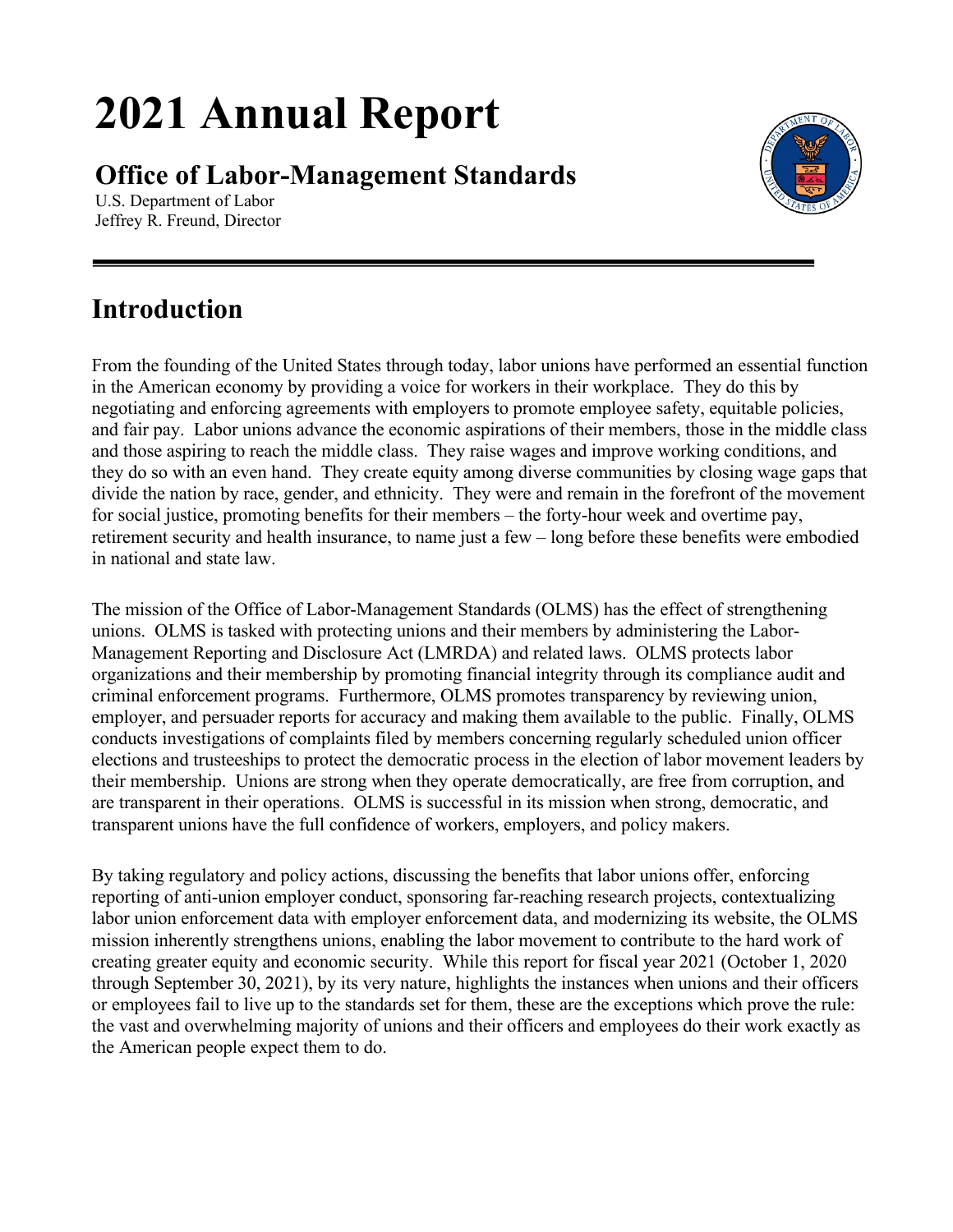# **The Law**

When the LMRDA was enacted in 1959, Congress reiterated what it had found in 1935 when it enacted the National Labor Relations Act, stating that "in the public interest, it continues to be the responsibility of the Federal Government to protect employees' rights to organize, choose their own representatives, bargain collectively, and otherwise engage in concerted activities for their mutual aid or protection." To help achieve that end, Congress declared that "it is essential that labor organizations, employers and their officials adhere to the highest standards of responsibility and ethical conduct in administering the affairs of their organizations, particularly as they affect labor-management relations." The LMRDA primarily promotes union democracy and financial integrity in private sector labor unions through standards for union officer elections and union trusteeships and safeguards for union assets. Additionally, the LMRDA promotes transparency through reporting and disclosure requirements for labor unions and their officials, employers, labor relations consultants, and surety companies. OLMS continues today to protect union members and their right "to organize, choose their own representatives, bargain collectively, and otherwise engage in concerted activities for their mutual aid or protection" by pursuing this important mission through criminal and civil enforcement of the LMRDA.

The major provisions of the LMRDA are, by title:

- Title I: Bill of Rights for union members;
- Title II: Requirements for reporting and disclosure by labor unions, union officers and employees, employers, labor relations consultants and surety companies;
- Title III: Rules for establishing and maintaining trusteeships;
- Title IV: Standards for conducting fair elections of union officers; and
- Title V: Safeguards for protecting union funds and assets.

Unions representing U.S. Postal Service employees became subject to the LMRDA with the passage of the Postal Reorganization Act of 1970.

OLMS also administers provisions of the Civil Service Reform Act of 1978 and the Foreign Service Act of 1980, which extend comparable protections to federal labor unions. In addition, OLMS administers the Department's responsibilities under the Federal Transit Act by ensuring that fair and equitable arrangements protecting mass transit employees are in place before the release of federal transit grant funds.

OLMS is the front line agency responsible for safeguarding union assets, promoting democracy by enforcing the LMRDA through its criminal and civil investigations, and creating transparency about employer efforts to persuade workers on how to exercise their rights protected by federal labor laws. Criminal investigations include embezzlement, deprivation of rights by violence, extortionate picketing, willful failure to file reports, destruction of records, filing false reports, prohibition of convicted persons from holding union office or employment, and fraud related to union elections. Civil investigations include violations of the LMRDA involving union election procedures, financial disclosure requirements, and trusteeship standards. OLMS also conducts audits of union finances.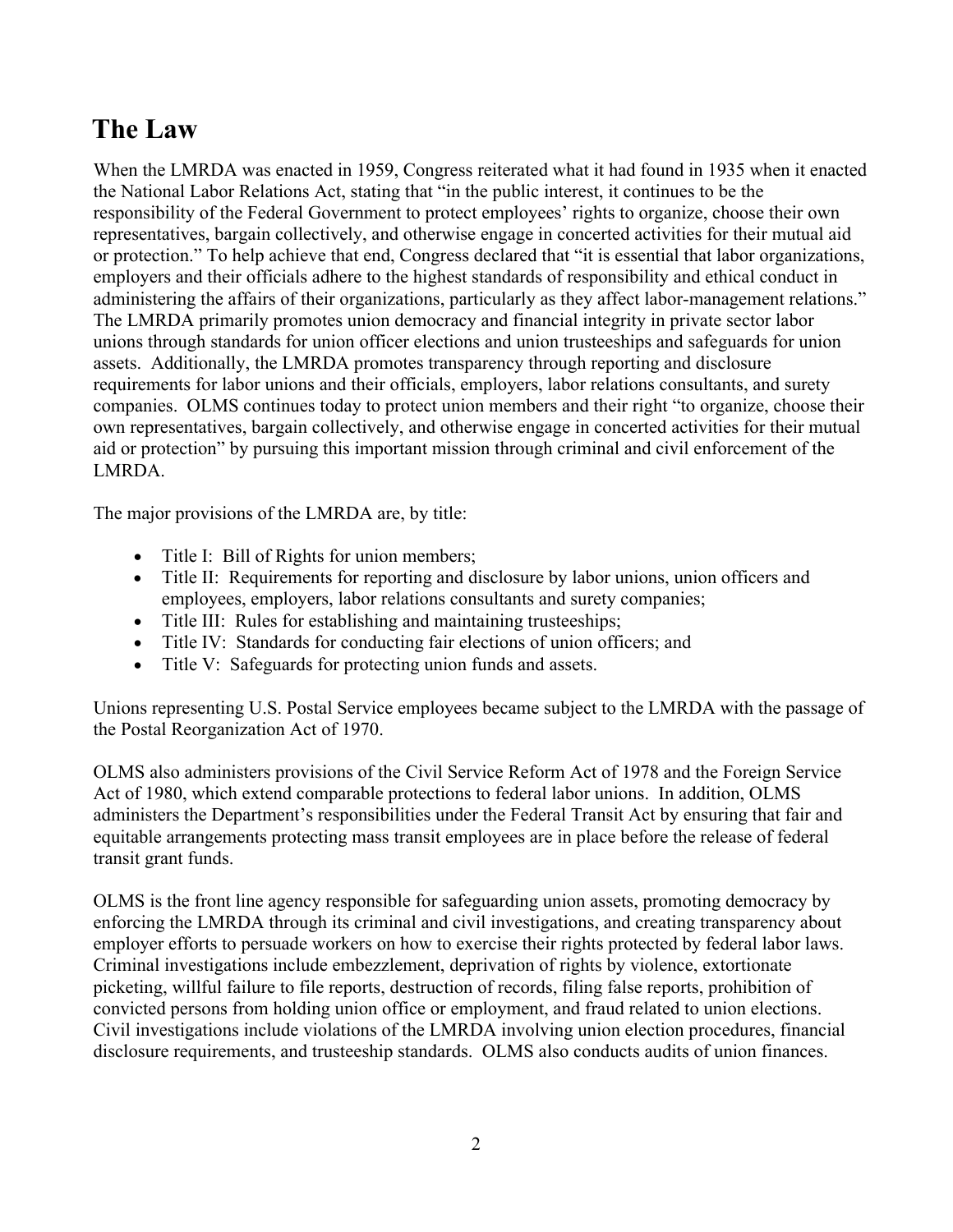Compliance assistance also plays a major role in OLMS enforcement strategy. OLMS has an active compliance assistance program to promote voluntary compliance with the LMRDA by informing union officers and employees as well as employers and employer-consultants of their responsibilities and informing members of their legal rights.

# **Summary**

This report consists of seven sections, with related tables and charts.

- Section 1 presents key fiscal year (FY) 2021 criminal enforcement and performance results pursuant to LMRDA Title V (financial safeguards for labor organizations) together with noteworthy criminal enforcement actions. A complete listing of the calendar year (CY) [2021](https://www.dol.gov/agencies/olms/enforcement/criminal/2021) criminal actions is located on the OLMS website along with those of prior [calendar years.](https://www.dol.gov/agencies/olms/criminal-enforcement) It bears noting in this Summary that of the more than 200,000 union officers and employees, fewer than 0.025% were convicted for having broken their trust with the members they represent. OLMS' 2021 experience is similar to its experience over the last 5 years.
- Section 2 presents key FY 2021 civil enforcement and performance results pursuant to LMRDA Title III (trusteeships) and Title IV (union officer elections) together with noteworthy union officer election case summaries for 2021. A listing of all [2021](https://www.dol.gov/agencies/olms/voluntary-agreements/2021) voluntary agreements for OLMSsupervised union officer elections is located on the OLMS website along with those of [prior](https://www.dol.gov/agencies/olms/civil-enforcement)  [calendar years.](https://www.dol.gov/agencies/olms/civil-enforcement) FY [2021](https://www.dol.gov/agencies/olms/enforcement/civil/2021) court actions for election investigations are located on the OLMS website along with those of [prior calendar years.](https://www.dol.gov/agencies/olms/civil-enforcement) Final decision letters in election and trusteeship cases are located on the OLMS website in the [FOIA reading room.](http://www.dol.gov/olms/regs/compliance/OLMS_FOIA.htm) As with OLMS' criminal enforcement activities, it bears noting that of the more than 7,000 union officer elections estimated to have taken place in 2021, members filed viable complaints in only 78 elections and OLMS found a basis for proceeding in only 22 of those. And as regards trusteeships, reports were filed reflecting 47 subordinate bodies (local or intermediate unions) having been placed in trusteeship and OLMS had a basis for opening only 17 investigations predicated on complaints or other factors. These 2021 results for elections and trusteeships are also consistent with OLMS' experience over the last 5 years.
- Section 3 presents reporting and disclosure data and related program activity pursuant to LMRDA Title II (reporting requirements). Section 3 also presents key 2021 reporting, enforcement and performance results. Reports are available for public disclosure on the [OLMS Online Public](https://www.dol.gov/agencies/olms/public-disclosure-room)  [Disclosure Room.](https://www.dol.gov/agencies/olms/public-disclosure-room)
- Section 4 summarizes grant certification activity pursuant to the section  $13(c)$  program, which ensures fair and equitable arrangements protecting mass transit employees, as required by the Federal Transit Act.
- Section 5 provides an overview of the OLMS regulatory initiatives in FY 2021.
- Section 6 briefly describes compliance assistance activities conducted in FY 2021.
- Section 7 discusses OLMS outreach efforts undertaken in FY 2021.

OLMS [Annual Reports for 2004–2020](https://www.dol.gov/olms/regs/compliance/OLMS_Annual_Reports.htm) are located on the [OLMS website.](http://www.dol.gov/olms/regs/compliance/OLMS_Annual_Reports.htm)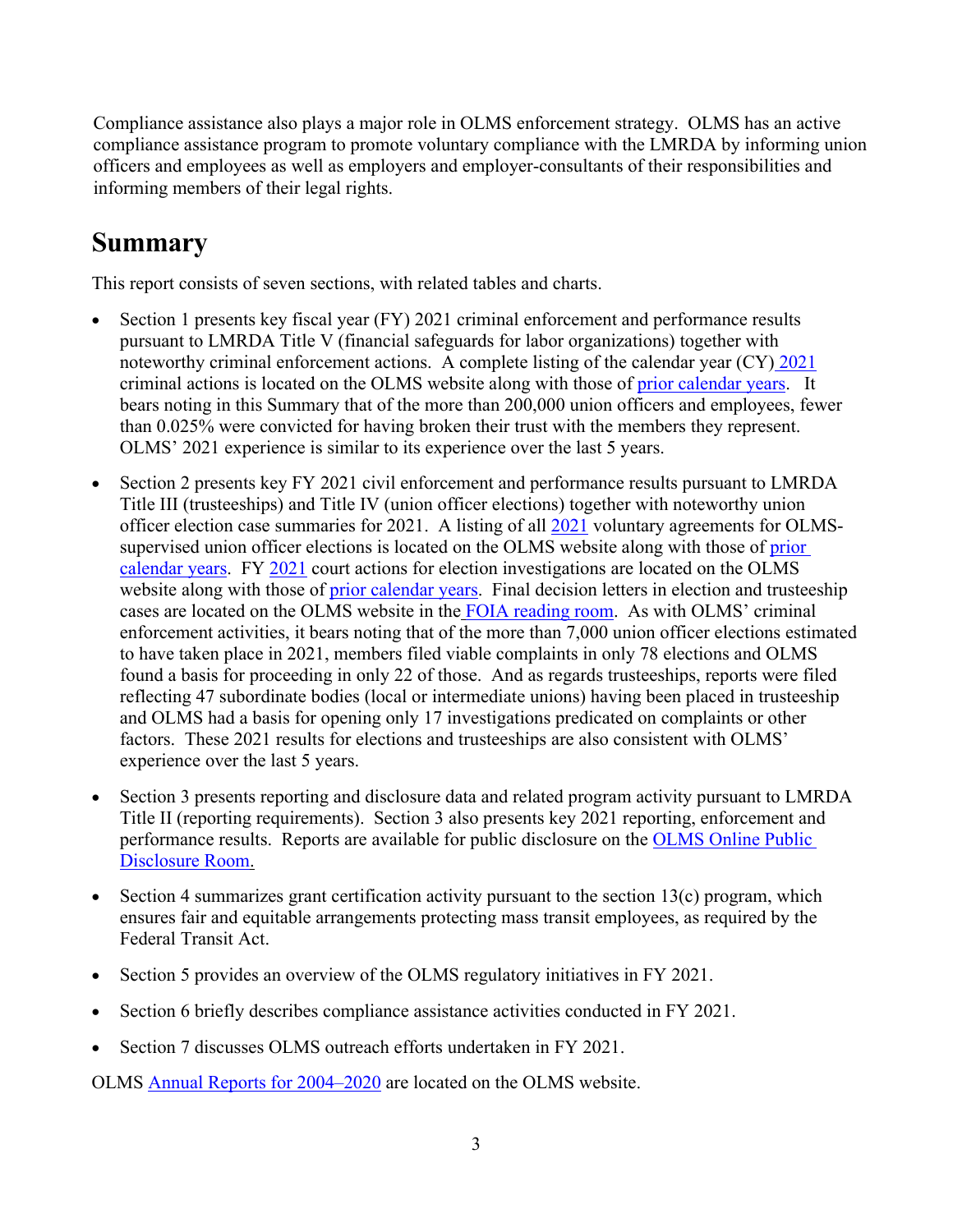# **Program Activities**

# **1. Safeguarding Union Assets**

As part of the effort to protect and safeguard the union funds and assets belonging to hard-working union members, OLMS investigates possible embezzlement from unions and other violations of criminal laws. Union officers, employees, and representatives have a duty to manage the funds and property of the union solely for the benefit of the union in accordance with its constitution. While the vast majority of union officers and employees do their work diligently and without incident, unfortunately criminal violations do sometimes occur and, when they do, the union is the victim. When a union officer or employee violates their position of trust by embezzling or misappropriating union funds or assets, they commit a federal crime punishable by imprisonment or fine, or both. OLMS is responsible for investigating these crimes.

Further, section 504 of the LMRDA prohibits individuals convicted of certain crimes from holding union office or employment or serving in other specified capacities. The bar continues for 13 years after conviction or after the end of imprisonment, whichever is later. OLMS is also responsible for investigating violations of section 504 in addition to other violations including embezzlements of union funds and the willful failure to file complete and accurate financial and other reports with OLMS or to maintain records. These investigations may result in criminal prosecutions.

OLMS monitors activities involving union funds to help safeguard such funds from criminal conduct. There are over 20,000 unions that file LM reports with OLMS and, among those unions, upwards of 200,000 elected officers and employees. During the past five years OLMS has opened annually on average around 217 criminal investigations. Those investigations have led to between 60 and 79 criminal convictions annually over the last five years. While many of those convicted were union officers or employees, others were not. For example, out of the 48 criminal convictions reported for 2021, four were convictions of employers, vendors or others whose criminal conduct affected union funds.

OLMS also conducts audits of labor unions both to detect embezzlements and promote compliance with the LMRDA. This effort extends to every level of labor organizations, from local unions to intermediate bodies, national and international unions. Compliance audit closing [letters](https://www.dol.gov/olms/regs/compliance/CA_closing_letters.htm) are located on the [OLMS website.](http://www.dol.gov/olms/regs/compliance/CA_closing_letters.htm) Because it is not feasible for OLMS to audit every union, OLMS developed a methodology to direct its auditing resources to unions whose metrics suggest the possibility that there may have been criminal activity, diverting resources from audits of organizations with less potential of criminal activity to other programs. The effectiveness of this methodology is measured by the percent of audits resulting in the opening of a "fallout" criminal case. A higher or lower than expected fallout rate measures only the "efficiency" of OLMS' targeting strategies and says nothing (either positively or negatively) about the amount of criminal activity involving union funds.

In 2021, OLMS fell short of its performance goal in this area, achieving a fallout rate of 15.25 percent with a target of 16.75 percent. Despite the disruption caused by the COVID-19 pandemic, travel restrictions, and diminished staff training, OLMS met its goal in planned criminal investigations with strong results in other financial integrity areas.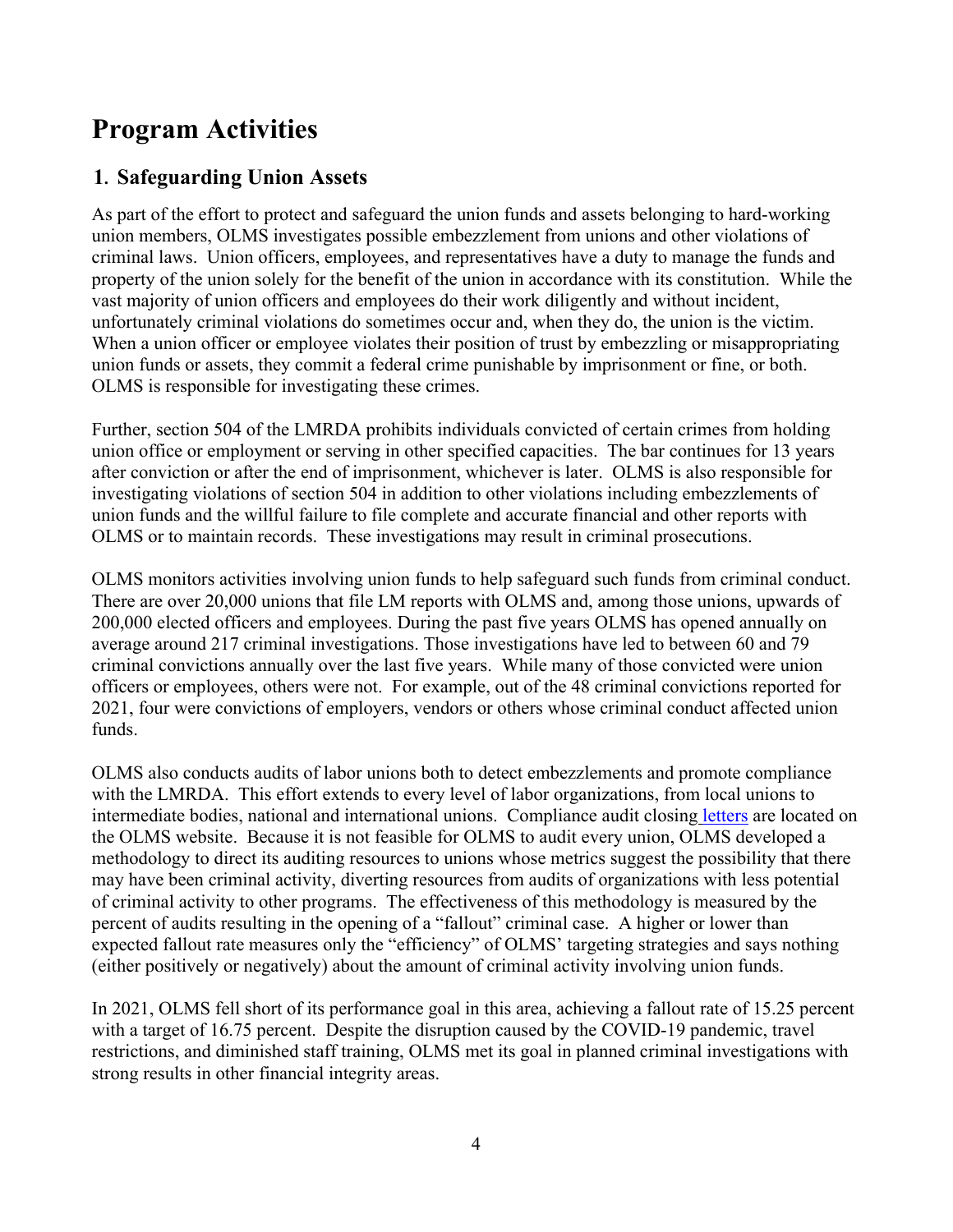| <b>OLMS Performance Goal – Financial Integrity</b> |           | $FY$ 2021 Target   $FY$ 2021 Results |
|----------------------------------------------------|-----------|--------------------------------------|
| Percent of Audits Resulting in a Criminal Case     | $16.75\%$ | 15.25%                               |

| <b>OLMS Enforcement Statistics – Financial Integrity</b> | <b>FY 2021 Plan</b> | FY 2021 Results |
|----------------------------------------------------------|---------------------|-----------------|
| Criminal Investigations Completed                        | 202                 | 202             |
| Indictments                                              | 80                  | 56              |
| Convictions                                              | 80                  | 48              |
| <b>Compliance Audits Conducted</b>                       | 237                 | 221             |

Below are summaries of notable cases resulting from OLMS investigations during FY 2021.

## **Former Union Officer Sentenced to Home Confinement for Wire Fraud and Forged Securities**

In October 2020, Rocky Gannon, former President of American Federation of Government Employees Local 2302, located in Fort Knox, Kentucky, was sentenced to 15 months of home confinement, four years of probation, and 250 hours of community service. He was also ordered to pay \$116,353 in restitution and a \$1,200 assessment. In June 2020, Gannon pleaded guilty to three counts of wire fraud and nine counts of forged securities. The OLMS investigation found that Gannon converted union funds by making electronic payments to the union credit card company for personal charges, forging checks, and creating false invoices.

#### **Former Union Employee Sentenced to Prison for Embezzlement**

In October 2020, Rick E. Drain, former business manager for Laborers Local 1085, located in Parkersburg, West Virginia, was sentenced to one year and one day in prison and one year of supervised release. He was also ordered to pay \$59,181 in restitution and a \$100 special assessment. In July 2020, Drain pleaded guilty to one count of embezzling union funds. The OLMS investigation discovered that Drain diverted funds from initiation fees and direct dues, withheld cash from bank deposits, and received unauthorized union checks.

#### **Former Union Officer Sentenced to Home Confinement Following \$119,000 Embezzlement**

In November 2020, Angel Luis Garcia, former Financial Secretary of Amalgamated Transit Union Local 1614, located in Dover, New Jersey, was sentenced to 12 months of home confinement with electronic monitoring and three years of supervised release. Garcia was ordered to pay \$119,021 in restitution and a \$100 special assessment. In June 2020, Garcia pleaded guilty to one count of embezzling union funds. The OLMS investigation disclosed that Garcia used union funds to pay for his personal telephone bills, home mortgage payments, personal loans, and to purchase personal goods at Home Depot, Amazon, and BestBuy. He also issued himself duplicate salary payments.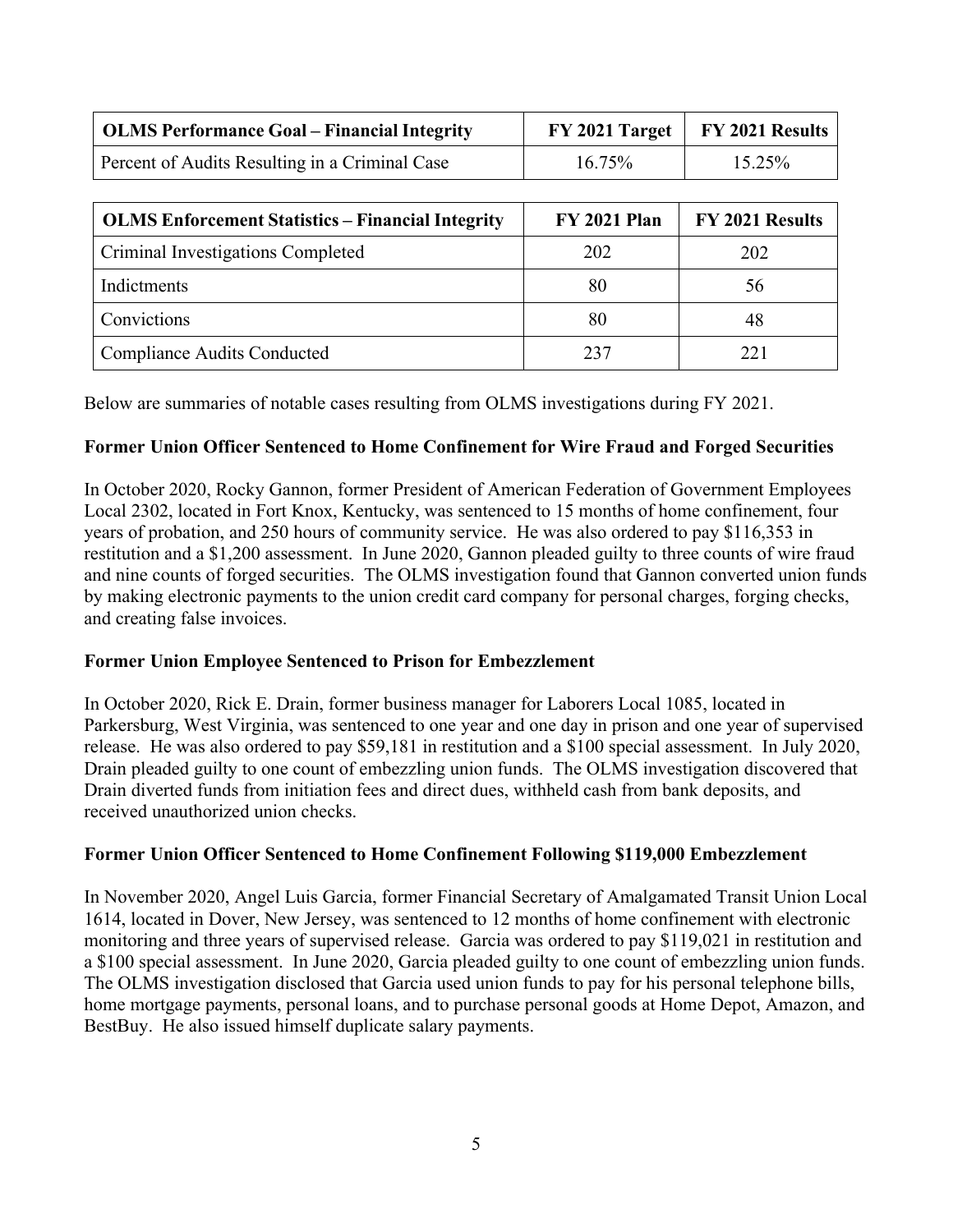# **Five Former UAW Officials and Fiat Chrysler Sentenced for Union-Auto Industry Corruption**

In 2021, the ongoing investigation of union and auto industry corruption involving the United Auto Workers International Union (UAW) in Detroit, Michigan, and the UAW Region 5 and Midwest Community Action Program (CAP) Council, both in St. Louis, Missouri, and Fiat Chrysler Automobiles US LLC resulted in six additional convictions in the United States District Court for the Eastern District of Michigan. The joint investigations conducted with the Department of Labor's Office of Inspector General, the Federal Bureau of Investigation, and the Internal Revenue Service focused on criminal conspiracies in which UAW officials committed fraud and embezzlement, took bribes and kickbacks, and laundered money.

Between November 2020 and July 2021, five more individuals were sentenced for crimes involving the UAW. Dennis Williams and Gary Jones, former UAW Presidents; Vance Pearson, former UAW Region 5 Director; and Edward "Nick" Robinson, former UAW Midwest CAP Council President, all were sentenced to prison following guilty pleas for conspiracy to embezzle union funds. Jones and Pearson also pleaded guilty to conspiracy to use a facility of interstate commerce to aid a racketeering enterprise, and Jones and Robinson pleaded guilty to conspiracy to defraud the United States. Joseph Ashton, former UAW Vice President in the General Motors (GM) Department and Director of the UAW-GM Center for Human Resources, was also sentenced to prison after he pleaded guilty to conspiracy to commit honest services wire fraud and one count of conspiracy to commit money laundering. Additionally, in August 2021, Fiat Chrysler Automobiles US LLC, located in Detroit, Michigan, was sentenced after the company pleaded guilty to conspiracy to violate the Labor Management Relations Act.

A total of 14 UAW defendants and Fiat Chrysler have been sentenced and ordered to pay \$2,385,056 in restitution, \$30,090,500 in fines, and \$1,912,757 in forfeiture stemming from the investigations and prosecutions to date.

#### **Former Union Officer Sentenced to Prison for Embezzlement**

In January 2021, Edward C. Davis, Jr., former Secretary-Treasurer of Brotherhood of Locomotive Engineers and Trainmen Division 620, located in Fort Worth, Texas, was sentenced to six months of prison and three years of supervised release. He was also ordered to pay \$61,386 in restitution. In September 2020, Davis pleaded guilty to embezzlement of union funds. The OLMS investigation found that Davis wrote himself 86 unauthorized checks for additional salary and the purchase of a personal laptop.

## **Former Union Officer Sentenced for Taking Money within Special Maritime and Territorial Jurisdiction of the United States**

In February 2021, Jeffrey Phillips, former Secretary-Treasurer of International Association of Machinists and Aerospace Workers Local Lodge 836, located at the Portsmouth Naval Shipyard in Kittery, Maine, was sentenced to two years of probation. He was also ordered to pay \$57,611 in restitution, a \$2,400 fine, and a \$100 special assessment. In February 2020, Phillips pleaded guilty to taking and carrying away personal property within the special territorial jurisdiction of the United States.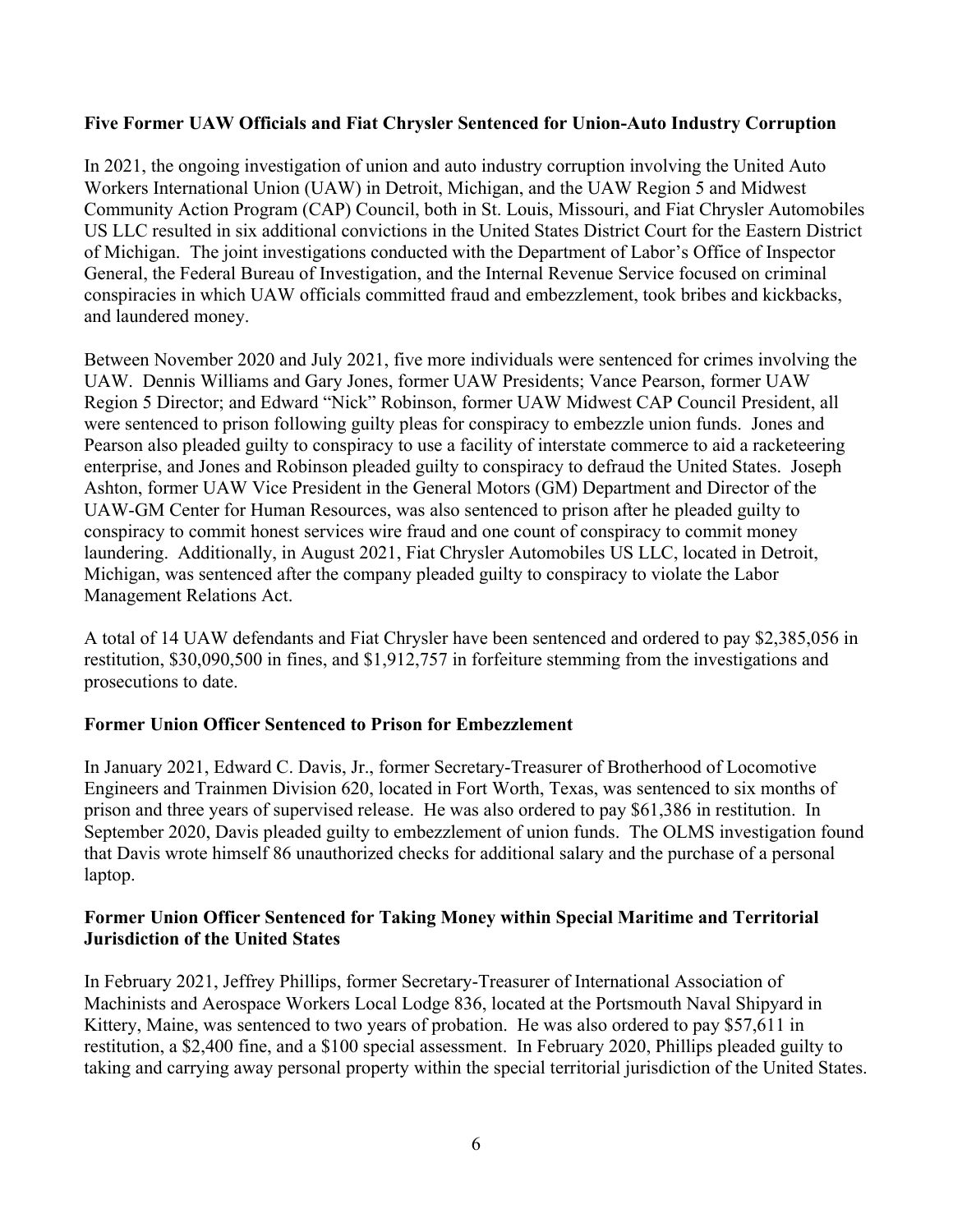The OLMS investigation uncovered that Phillips stole union funds by making two to three cash withdrawals of \$500 at a bank drive-through window each week for nearly five years.

# **Former Union Officer Sentenced for Embezzling Over \$101,000 through Bank Fraud**

In March 2021, Kenneth Morris, former Treasurer of American Federation of Teachers Local 2240, located in Kentfield, California, was sentenced to time served and three years of supervised release. He was also ordered to pay \$101,583 in restitution and a \$100 special assessment. In November 2019, Morris pleaded guilty to one count of bank fraud. Morris, a teacher at a Catholic school, embezzled the money by depositing dues deduction checks from the Archdiocese of San Francisco and the Diocese of San Jose into his personal account. He also wrote unauthorized checks to himself from the union bank account and deposited them into his personal bank account.

# **Former Union Officer Sentenced to Prison for Wire Fraud for Embezzling \$185,000**

In July 2021, Aja Jasmin, former President of United Food and Commercial Workers Local 350-C, located in Rancho Cucamonga, California, was sentenced to 28 months of imprisonment and three years of supervised release. She was ordered to pay \$185,000 in restitution and a \$25 special assessment. In February 2021, Jasmin pleaded guilty to one count of wire fraud. The investigation found that throughout a multi-year scheme, Jasmin took sole custody of the union's checkbook, forged the signatures of the other account signatories on hundreds of checks, and wired funds from the local's bank account to her personal credit cards for personal expenses. Jasmin prolonged the embezzlement scheme by submitting falsified bank statements to the international union, failing to provide relevant records for attempted audits, preventing new officers from reviewing the union's financial records, and announcing fabricated account balances at membership meetings. The investigation was conducted jointly with the Department of Labor's Office of Inspector General.

# **Former Union Employee Sentenced for Embezzling Over \$112,000**

In August 2021, Karen Pierce, former office manager for Plumbers Local 142, located in San Antonio, Texas, was sentenced to five years of probation and ordered to pay \$112,759 in restitution. In July 2020, Pierce pleaded guilty to one count of theft of union funds. The OLMS investigation found that Pierce embezzled money through stolen checks and used signature stamps to forge the officers' signatures on most of the checks. She also falsified records in an attempt to conceal these thefts.

# **Former Union Officer Sentenced to Prison for Embezzling Over \$140,000**

In September 2021, Hasan Zahdeh, former President of Michigan Union of Healthcare Workers, located in Muskegon, Michigan, was sentenced to 14 months of imprisonment followed by three years of supervised release. He was also ordered to pay \$140,498 in restitution and a \$100 special assessment. In April 2021, Zahdeh pleaded guilty to one count of embezzlement of union funds. The OLMS investigation discovered that Zahdeh used the embezzled funds to pay for hundreds of personal and unauthorized expenses, such as international travel including several trips to Turkey, utility bills, home repairs and maintenance, furniture, and various communications bills. In addition, he wrote four checks to the union's attorney, forged the attorney's signature on the back of the checks, and deposited the checks into his personal bank accounts. Zahdeh also stole dues payments from members by depositing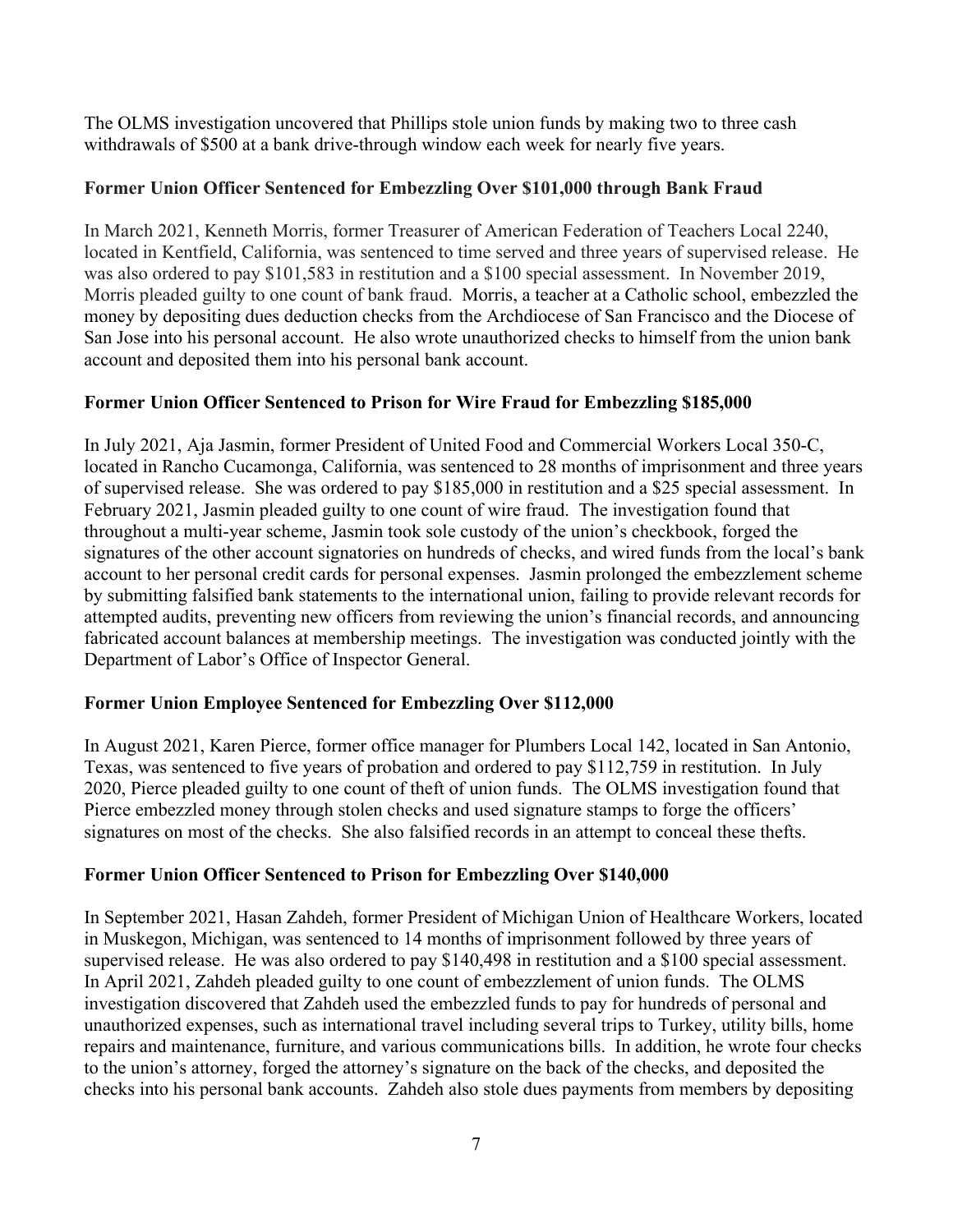dues checks into his personal bank account as well as by directing members to deposit their individual dues payments into a newly opened personal bank account, which he misrepresented to members as a union bank account.

# **Former Union Officer Sentenced to Prison Following Union Book Selling Scheme**

In June 2019, Salvatore Tagliaferro, former President of Carpenters Local 926, located in Brooklyn, New York, and a New York City District Council of Carpenters Representative, and John DeFalco, former Vice President of Carpenters Local 157, located in New York, New York, were indicted on multiple charges for a scheme to sell union "books" or membership cards (union property) in exchange for cash bribes. In October 2020, DeFalco pleaded guilty to embezzlement/conversion of union assets and aiding and abetting, conspiracy, honest services wire fraud, as well as other crimes including witness tampering. DeFalco continues to await sentencing. In April 2021, Tagliaferro was found guilty following a jury trial of all charges he faced: conversion of union assets, honest services wire fraud, aiding and abetting, and conspiracy. In September 2021, Tagliaferro was sentenced to five years in prison and ordered to pay \$145,065 in restitution and \$296,400 in forfeiture. The investigation was conducted jointly with the United States Attorney's Office for the Southern District of New York - Public Corruption Unit, the Department of Labor's Office of Inspector General, and the New York City Department of Investigation.

## **Former Union Officer Sentenced to Prison for Embezzling Over \$184,000**

In September 2021, Yvette Luster, former Treasurer of Postal Mail Handlers Local 314, located in Hazelwood, Missouri, was sentenced to 18 months of prison and three years of probation. Luster was also ordered to pay \$184,138 in restitution and a \$100 special assessment. In June 2021, Luster pleaded guilty to one count of embezzlement of labor union assets. The OLMS investigation found that Luster embezzled by making over \$80,000 in ATM cash withdrawals and by using the union's debit card for numerous personal and unauthorized disbursements. She also embezzled by submitting numerous claims for lost work time paid by the United States Postal Service and by paying herself duplicate unauthorized salary payments. Luster used the embezzled funds to pay for personal expenses.

# **2. Protecting Union Democracy**

Title IV of the LMRDA establishes democratic standards for conducting union officer elections, such as the frequency and method of election, the right of members in good standing to be candidates, rights of candidates, and member voting rights. While the majority of union officer elections are held without protest, OLMS investigates properly-filed complaints protesting union officer elections. Before filing a complaint with OLMS, union members must avail themselves of the union's internal protest procedures. If OLMS' investigation reveals a violation of Title IV of the LMRDA that may have affected the outcome of the election, OLMS seeks a voluntary compliance agreement with the union to allow OLMS to supervise a new election. If the union does not voluntarily agree to remedy the violation, OLMS takes legal action seeking to void the challenged election and conduct a new election supervised by OLMS. Under Title III of the LMRDA, the agency also conducts investigations to determine the validity of the imposition or continuation of trusteeships imposed by national unions on subordinate bodies. Trusteeship investigations are conducted upon receipt of a complaint from a member or subordinate body.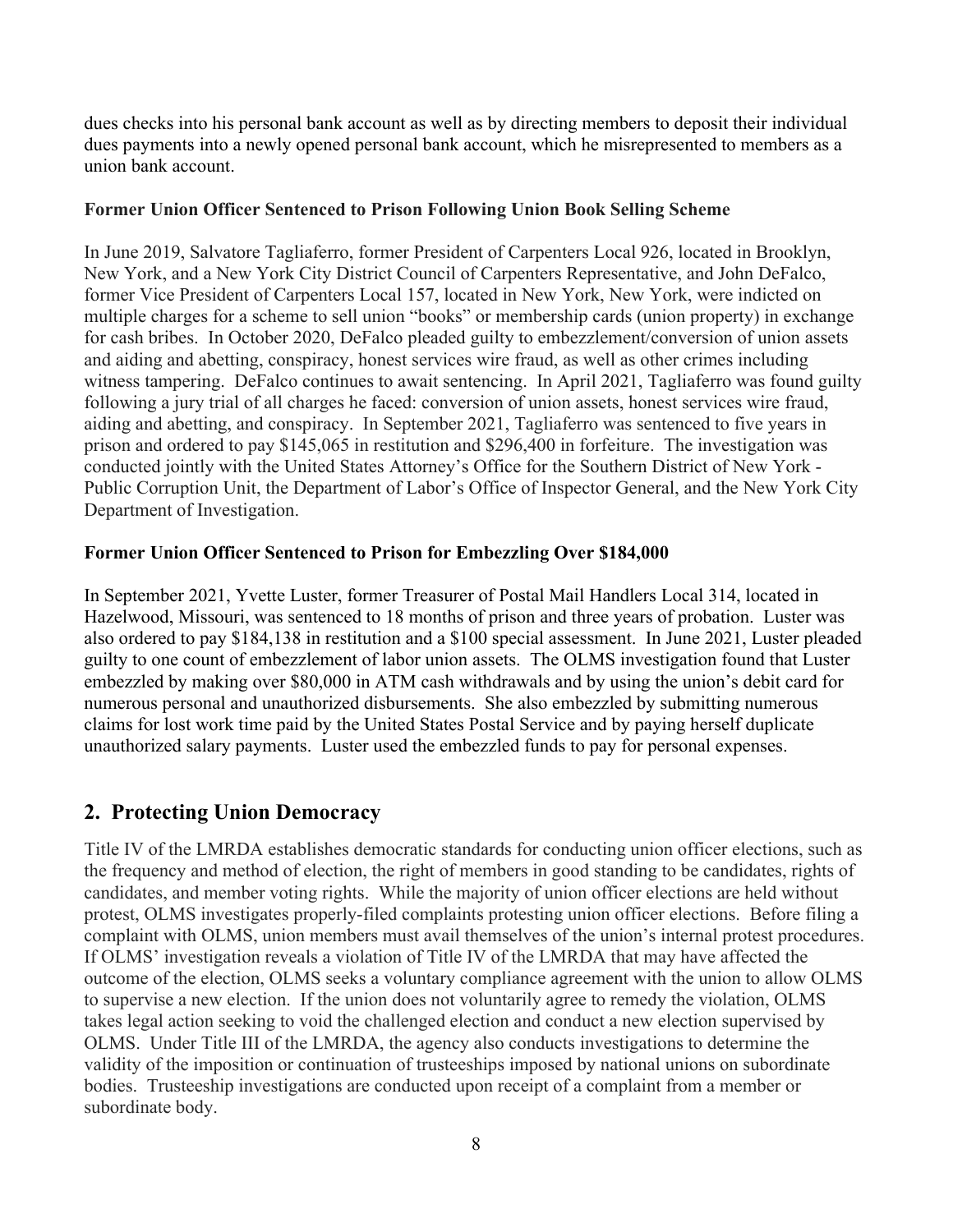OLMS seeks to improve the timely resolution of union officer election complaints, which is measured by the average number of elapsed days between the receipt of a complaint and its resolution. As seen in the chart below, in 2021 OLMS achieved its elapsed time performance goal of 67 days by reducing the average number of elapsed days to resolve union officer election complaints to 66.9 days. OLMS tracks the number of election investigations and supervised elections, both of which are dependent upon the number of election complaints OLMS receives. The 2021 planning projections in those categories were based on historical averages only. OLMS does not project or estimate the number of lawsuits filed or voluntary compliance agreements obtained in a year, given that these actions are dependent upon the facts of each case.

| OLMS Performance Goal – Union Democracy       | $FY$ 2021 Target   $FY$ 2021 Results |
|-----------------------------------------------|--------------------------------------|
| Number of Days to Resolve Election Complaints | 66.9                                 |

| <b>OLMS Enforcement Statistics - Union Democracy</b> | <b>FY 2021 Plan</b> | FY 2021 Results |
|------------------------------------------------------|---------------------|-----------------|
| <b>Election Investigations Conducted</b>             | 96                  | 78              |
| Lawsuits Filed                                       | N/A                 |                 |
| <b>Voluntary Compliance Agreements Obtained</b>      | N/A                 | 14              |
| <b>Supervised Elections Completed</b>                | 26                  | 27              |
| Trusteeship Investigations                           |                     |                 |

The 78 election complaints OLMS received in 2021 represent 1.1% of the 7,000 elections that OLMS estimates unions held in 2021, and the 27 supervised rerun elections (i.e., elections in cases in which the union acknowledged, or a court found, that there were violations) represents 34.6% of the complaints filed and 0.39% of all union officer elections conducted.

The following highlights significant OLMS election cases during FY 2021.

# **Department Files Suit Against AFGE Local 96**

In June 2021, the Department filed suit against American Federation of Government Employees (AFGE) Local 96, located in St. Louis, Missouri. The complaint alleged that the local failed to elect the winning candidate by a majority of votes cast, as required by the AFGE Constitution. During the union's 2020 election, Local 96 failed to hold a runoff between the two remaining candidates after a third candidate was declared ineligible, and no candidate received a majority of the votes cast. The lawsuit followed an election conducted under the supervision of the Department pursuant to a voluntary compliance agreement with Local 96. Local 96 failed to complete the supervised election process after an investigation found that one candidate's campaign materials were created with support from a local employer. The litigation is pending.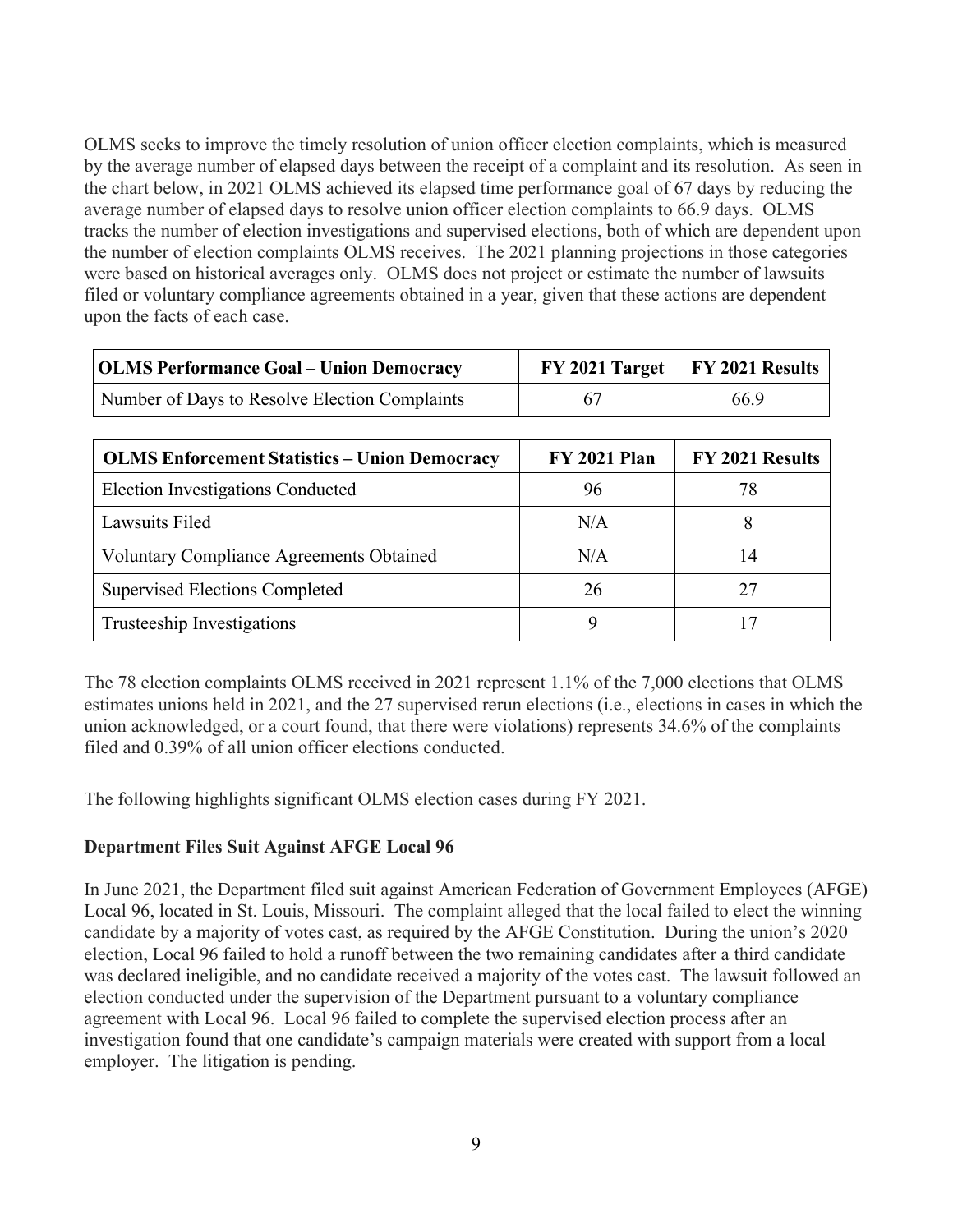## **New York Professional Nurses Union Agrees to Hold New Election Under OLMS Supervision**

In March 2021, OLMS entered into a voluntary compliance agreement with the New York Professional Nurses Union, located in New York, New York, concerning its regular election of officers in October 2020. The union agreed to hold a new election for the offices of the vice president and seven executive board members under the supervision of OLMS. The investigation concluded that the union failed to mail notice of the election to the last known home address of all members at least 15 days prior to the election, denied new members the right to vote despite their having met the requirements for membership, and failed to provide adequate safeguards to ensure a fair election when it did not provide any advance notice of a change in its eligibility rules with respect to members who were in arrears after a leave of absence. The supervised election will take place by polling site and absentee ballot in January 2022.

# **Communications Workers Local 6222 Agreed to Hold New Election Under OLMS Supervision**

In April 2021, OLMS entered into a voluntary compliance agreement with Communications Workers of America Local 6222, located in Houston, Texas, to conduct a new election and installation for the offices of president, vice presidents II and III, and secretary-treasurer, along with executive board positions for AT&T Mobility (Call Center) and ASI, on or before June 2021, under OLMS supervision. The investigation established that the local failed to provide adequate safeguards when it used a ballot drop box that was left unattended and unsecured at the union hall during the election period and by failing to properly count ballots, which resulted in an incorrect candidate being advanced to the runoff election for secretary-treasurer. Additionally, campaign literature was posted on AT&T company vehicles. The June 2021 supervised election and August 2021 run-off election were both held by mail ballot.

#### **Settlement Agreement Ends Litigation Involving Auto Workers Local 2209 Election**

In April 2021, the Department filed suit against United Automobile, Aerospace and Agricultural Implement Workers of America Local 2209, located in Roanoke, Indiana. The complaint alleged that the union applied one or more candidate qualifications that were unreasonable because they were not specifically contained in the UAW constitution and bylaws, were not uniformly applied, and denied a member in good standing the right to be a candidate. In June 2021, the union entered into a settlement agreement with OLMS directing that the agency would supervise a new election for the office of Unit I Chairperson. The election concluded with in-person polling at three locations over the course of a 24 hour period in July 2021.

#### **Union of Patriots Plaza Agreed to Hold New Election under OLMS Supervision**

In April 2021, OLMS entered into a voluntary compliance agreement with Union of Patriots Plaza, located in Pikesville, Maryland. The union agreed to conduct nominations, election, and installation for the offices of president, vice president, secretary-treasurer and recording secretary under OLMS supervision. The investigation concluded that the union has been in existence since at least September 2016 and had failed to conduct an election of officers in violation of the LMRDA and the union's constitution and bylaws. The supervised election, conducted by polling site with an absentee ballot provision, was concluded in July 2021.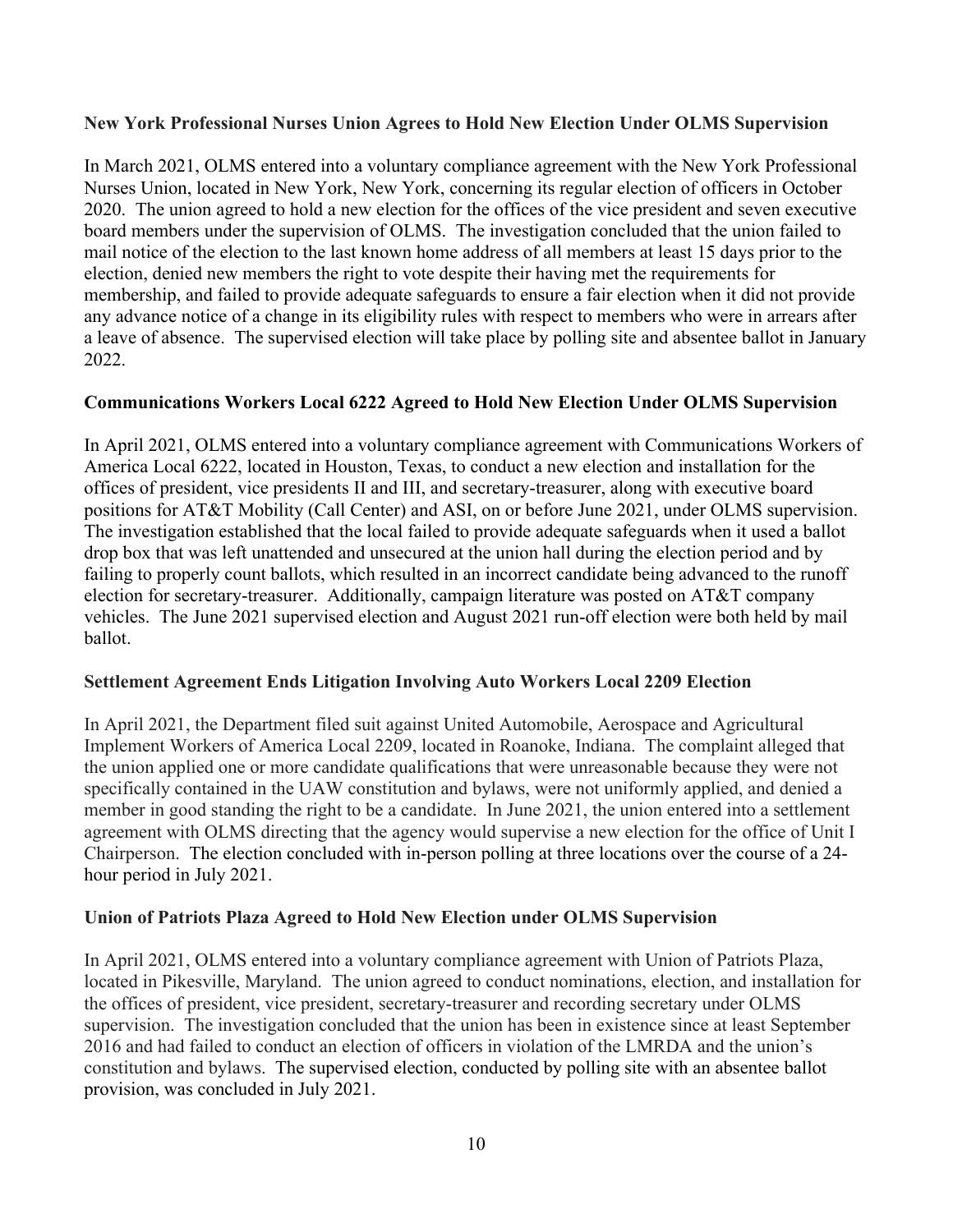# **Settlement Agreement Ends Litigation Involving AFGE District 4 Election**

In April 2021, the Department filed suit against the American Federation of Government Employees (AFGE), located in Washington, D.C. The suit sought to nullify AFGE's election for the office of National Vice President for District 4, one of the positions in the October 2020 AFGE District 4 caucus election. The complaint alleged that AFGE violated Title IV of the LMRDA by failing to follow its constitution and bylaws and failing to provide adequate safeguards to ensure a fair election when one local union cast the incorrect number of votes in the election. The complaint further alleged that AFGE failed to follow its constitution and bylaws when it improperly allocated a local union's votes to two delegates, after that local improperly denied a third, duly elected delegate's request to attend the 2020 District 4 caucus. A July 2021 stipulated settlement states that a new election for District 4 national vice president will be conducted under OLMS supervision. The District 4 Caucus concluded in December 2021 via a polling site election with local delegates from District 4.

# **Letter Carriers Branch 142 Agreed to Hold New Election Under OLMS Supervision**

In June 2021, OLMS entered into a voluntary compliance agreement with National Association of Letter Carriers Branch 142, located in Washington, D.C. The union agreed to conduct a new election and installation for the office of president under OLMS supervision. The investigation concluded that a union list was used by one of the candidates to send campaign text messages, and that the list was not provided to the other candidates. The supervised election, conducted by mail ballot, concluded in August 2021.

# **AFGE Agreed to Hold Rerun Election for District 7 National Vice President**

In June 2021, OLMS entered into a voluntary compliance agreement with the American Federation of Government Employees (AFGE), located in Washington, D.C., concerning AFGE District 7's October 2020 election of union officers. AFGE agreed to hold a new election for the office of District 7 National Vice President. The OLMS investigation concluded that the District 7 Caucus Credentials Committee seated some delegates with incomplete credentials and seated other delegates from locals that had failed to provide proper notice of the delegate election to their members, which resulted in ineligible delegates being permitted to vote. The investigation also determined that one candidate used a union cell phone to send text messages and make phone calls to campaign. In addition, the investigation found that District 7 failed to elect its officers by secret ballot as required by the AFGE Constitution when it utilized an internet voting system that made it possible to connect some delegates with their votes by analyzing local voting strength and number of delegates.

# **Department Files Suit Against Teamsters Local 688**

In July 2021, the Department filed suit against International Brotherhood of Teamsters Local 688, located in St. Louis, Missouri. The lawsuit sought to nullify the union's November 2020 officer election and order Local 688 to conduct a new election with new nominations under OLMS supervision. The complaint alleged that Local 688 failed to provide adequate safeguards and ensure ballot secrecy during the election when the union failed to provide physical partitions, failed to instruct members to vote in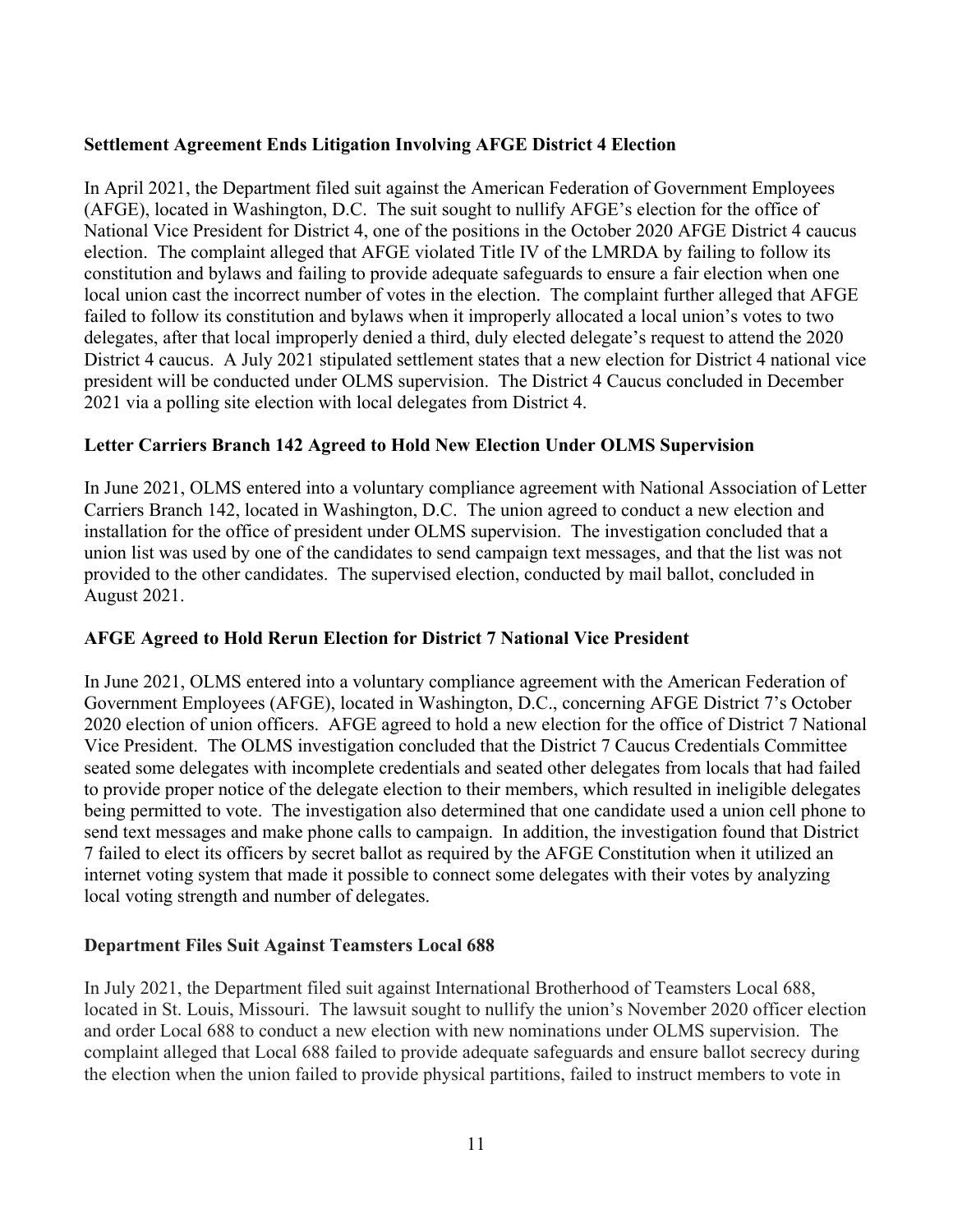secret, and allowed for multiple members to vote while seated at the same table. The lawsuit is still pending.

# **Department Files Lawsuit against Electrical Workers Local 108**

In August 2021, the Department filed suit against International Brotherhood of Electrical Workers Local 108, located in Tampa, Florida. The lawsuit sought to nullify the local's September 2020 election for the offices of business manager/financial secretary, president, and convention delegate. The complaint alleged that the local failed to provide absentee ballots to all the members who requested one. The OLMS investigation revealed that the United States Postal Service assigned the local a post office box that was rented to and accessed by a different customer throughout the election period. Since the local used that post office box as the address for all absentee ballot requests, such requests were returned to members as undeliverable, denying members the right to vote. The investigation also established that the union's failure to provide absentee ballots may have affected the outcome of the election. A December 2021 stipulated settlement provided for new nominations and a new election to be conducted for the offices of president, business manager/financial secretary, and three convention delegates under OLMS supervision.

# **3. Labor Union and Labor-Management Transparency**

The LMRDA is predicated on the principle that union members, officers, and the general public benefit by having access to information about labor unions, their officers and employees, employers, labor relations consultants, and surety companies. To this end, OLMS administers a comprehensive reporting and disclosure program. OLMS also offers compliance assistance sessions for union members and officials on the financial reporting obligations under the LMRDA.

Title II of the LMRDA requires that unions file annual financial reports, known as Labor-Management (LM) Reports (Forms LM-2, LM-3, LM-4, or simplified filings), with OLMS. Unions must also file trusteeship reports (Forms LM-15, LM-16) when they establish supervision or control over a subordinate body. Other entities, such as employers (Form LM-10), labor relations consultants (Forms LM-20, LM-21), union officers and employees (Form LM-30), and surety companies (Form S-1), are also required to file reports under certain circumstances. Reports are available for public disclosure on the OLMS Online Public Disclosure Room website, [www.unionreports.gov.](http://www.unionreports.gov/) OLMS also collects and maintains collective bargaining agreements (CBAs) filed by CBA signatories on a voluntary basis. These CBAs also are located on the [OLMS website.](http://www.dol.gov/olms/regs/compliance/cba/index.htm)

During FY 2021, OLMS established an initiative to improve disclosure of arrangements made between employers and labor consultants, as required under the LMRDA. OLMS planned to process a combined 600 Form LM-10 employer reports and Form LM-20 consultant reports to disclose employer-consultant agreements or arrangements to persuade employees to exercise or not to exercise their rights to organize and engage in collective bargaining. While improving the transparency of these arrangements over the previous year, OLMS fell short of its plan and only processed a total of 480 employer and consultant reports during FY 2021.

OLMS received, processed, and made the following reports publicly available in FY 2021.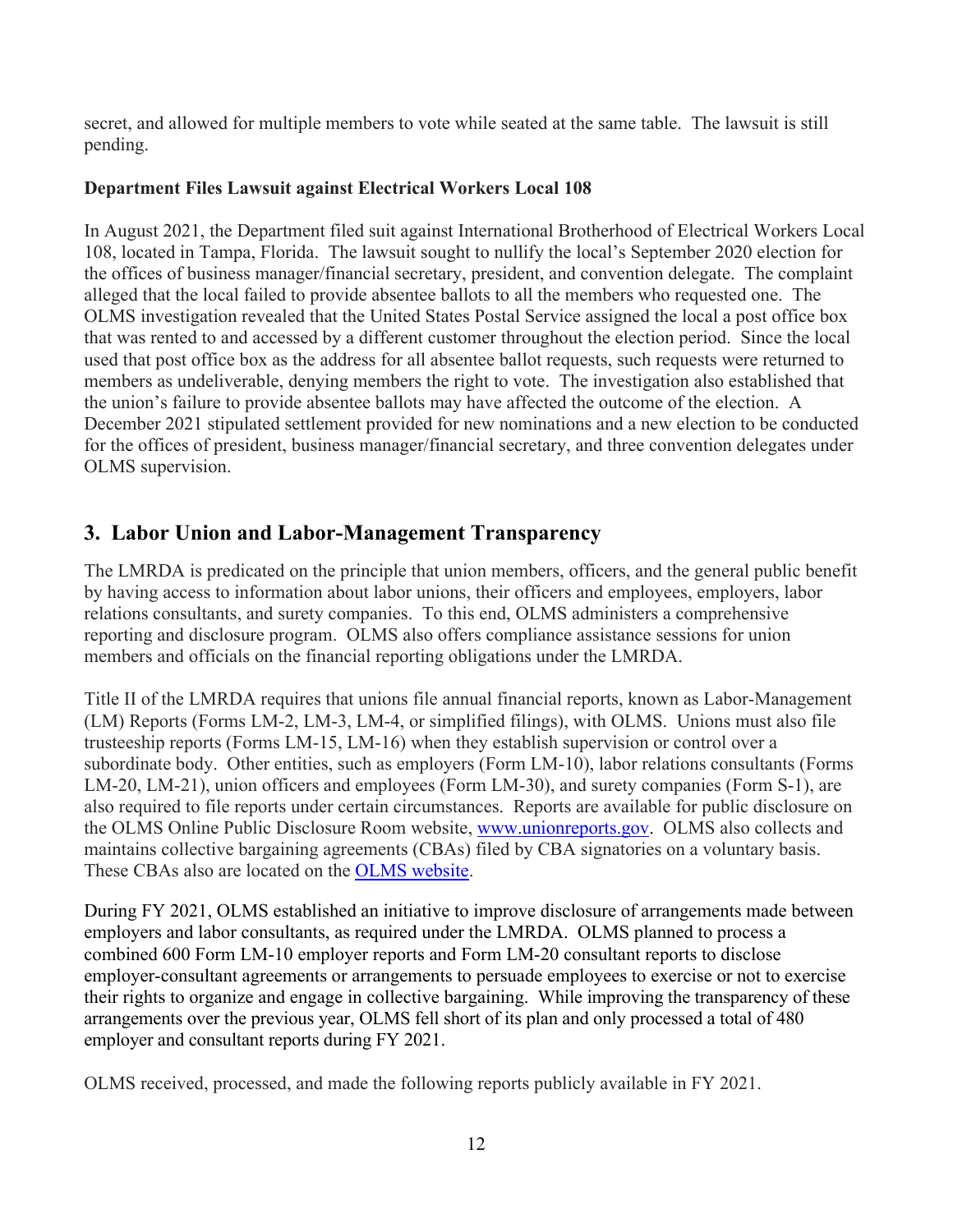| <b>OLMS LMRDA Reports Administration</b>                                 | <b>FY 2021</b> |
|--------------------------------------------------------------------------|----------------|
| Form LM-1 Labor Organization Information Reports                         | 203            |
| Form LM-2 Labor Organization Annual Reports                              | 4,799          |
| Form LM-3 Labor Organization Annual Reports                              | 10,049         |
| Form LM-4 Labor Organization Annual Reports                              | 6,494          |
| Simplified Labor Organization Annual Reports                             | 1,134          |
| Form LM-10 Employer Reports                                              | 403            |
| Form LM-15 Trusteeship Reports (initial, semiannual, and 15A)            | 295            |
| Form LM-16 Terminal Trusteeship Reports                                  | 50             |
| Form LM-20 Labor Relations Consultant Agreement and Activities Reports   | 314            |
| Form LM-21 Labor Relations Consultant Receipts and Disbursements Reports | 56             |
| Form LM-30 Labor Organization Officer and Employee Reports               | 420            |
| Form S-1 Surety Company Annual Reports                                   | 59             |
| <b>Total Reports</b>                                                     | 24,276         |

OLMS utilizes a web-based Electronic Forms System (EFS) for completing and submitting LM reports. Implementation of EFS is being conducted in phases. Currently, Form LM-1, LM-2, LM-3, and LM-4 Labor Organization reports, Form LM-10 Employer Report, Form LM-20 and LM-21 labor relations consultant reports, and Form LM-30 Labor Organization Officer and Employee reports can be filed via EFS. EFS allows any of these filers with a web-enabled computer to complete and electronically submit an LM report without any special software or a digital signature. EFS performs calculations for the LM report and completes a form error check prior to submission to OLMS. EFS also allows unions that maintain electronic accounting records to import financial data from their accounting programs directly into their LM form. When labor organization annual reports are not filed in a timely manner or the reports filed are deficient, OLMS opens an investigation to obtain compliance. Additionally, when reports due from employers, labor relations consultants, and union officers and employees are not timely or properly filed, OLMS pursues delinquent and deficient reports from these entities, known as "Special Reports" cases.

During FY 2021, 100 percent of LM-2, LM-3, and LM-4 filers submitted their annual reports via EFS, which has increased timely and accurate filing. Additionally, nearly 42 percent of LM-30 reports were filed electronically while 93 percent of LM-10 reports were filed using EFS, both representing increases in electronic filing in these areas over last year. In 2021, OLMS exceeded its performance goal by increasing the percent of all LM reports filed electronically to 97.4 percent. OLMS tracks the numbers of delinquent and deficient reports and special reports cases completed. The 2021 planning projections in those categories are largely based on historical averages.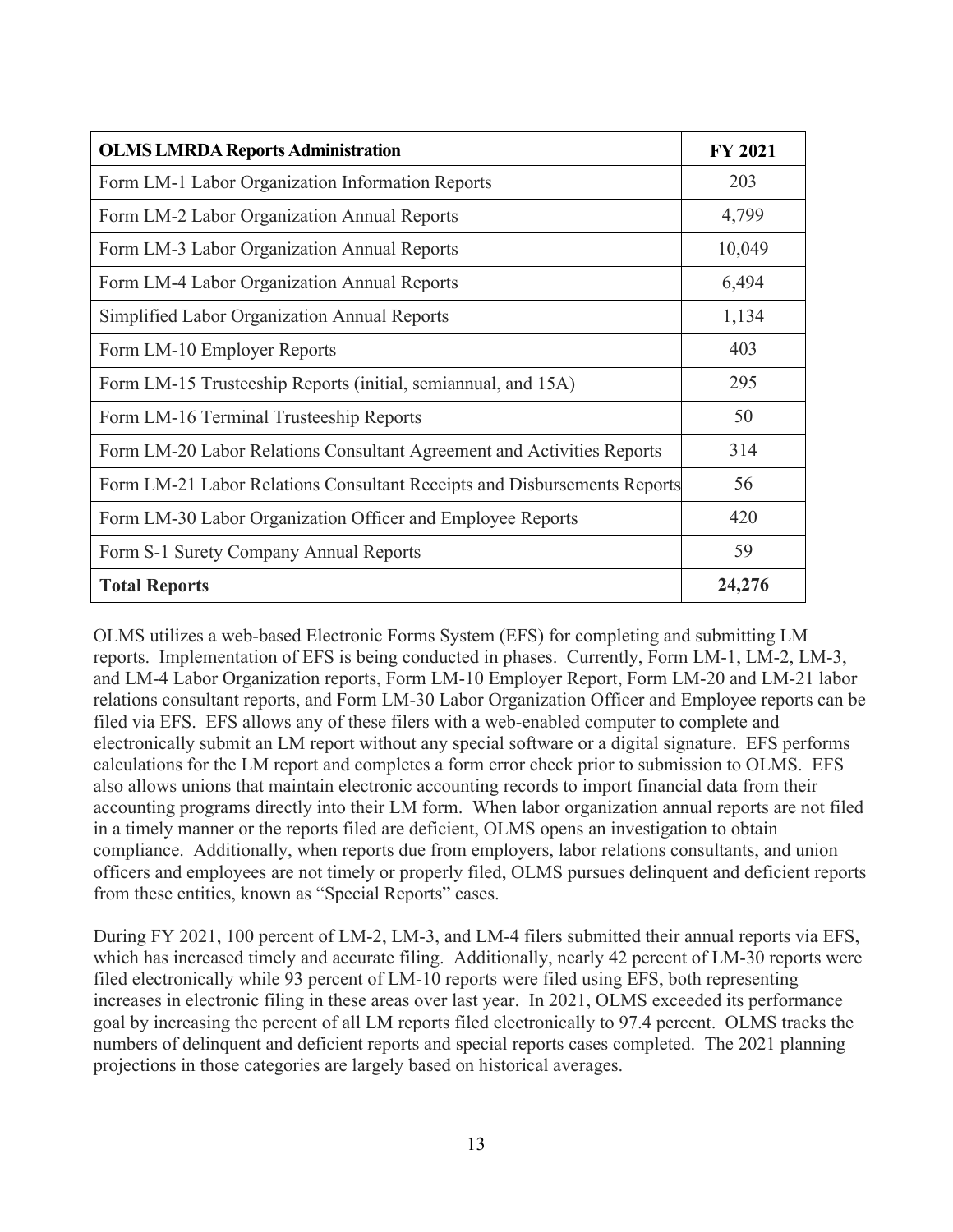| OLMS Performance Goal – Reporting and Disclosure |     | FY 2021 Target   FY 2021 Results |
|--------------------------------------------------|-----|----------------------------------|
| Percent of Reports Filed Electronically          | 85% | $97.4\%$                         |

| <b>OLMS Enforcement Statistics – Reporting and Disclosure</b> | <b>FY 2021 Plan</b> | <b>FY 2021 Results</b> |
|---------------------------------------------------------------|---------------------|------------------------|
| LM-2/3/4 Delinquent Reports Cases Completed                   | 1,514               | 1,836                  |
| LM-2/3/4 Deficient Reports Cases Completed                    | 151                 |                        |
| <b>Special Reports Cases Completed</b>                        | 6 I                 | 70.                    |

# **4. Employee Protections**

OLMS also administers responsibilities under federal transit law by ensuring that fair and equitable arrangements protecting mass transit employees are in place before the release of federal transit assistance. When federal funds are used to acquire, improve, or operate a transit system, federal law requires that arrangements must be made to protect the rights of affected mass transit employees. These arrangements must be approved by OLMS before the U.S. Department of Transportation's Federal Transit Administration (FTA) can release funds to mass transit employers.

In FY 2021, OLMS certified employee protections for 1,985 federal transit grants. With the exception of one grant application, OLMS certified 100 percent of grants within a 45-day timeframe, well under the 60 days permitted by guidelines (29 CFR §215). Pursuant to 29 CFR §215.7, OLMS notified unions and the public of 330 rural grants, to which the FTA applied the Special Warranty Arrangement. More information about employee protections under federal transit law can be found on the [OLMS website.](http://www.dol.gov/olms/regs/compliance/compltransit.htm)

# **5. Regulatory Initiatives**

OLMS published, on March 6, 2020, a final rule establishing a Form T-1 Trust Annual Report that requires annual reporting by [Form LM-2](https://www.dol.gov/agencies/olms/reports/forms/lm-2-lm-3-lm-4) filing labor organizations on financial information pertinent to "trusts in which a labor organization is interested" ("section 3(l) trusts"). The rule required a labor organization with total annual receipts of \$250,000 or more to file a Form T-1, under certain circumstances, for each section 3(l) trust, as defined by 29 U.S.C. § 402(l) of the LMRDA. Under this rule, the Form T-1 reporting requirements were triggered if a labor organization, either alone or in combination with other labor organizations, (1) selected or appointed the majority of the members of the trust's governing board, or (2) contributed more than 50 percent of the trust's receipts.

Subsequently, on March 29, 2021, OLMS announced that, in the spring 2021 Semi-Annual Regulatory Agenda, it would publish notice of an intended rulemaking to propose rescission of the Form T-1. Additionally, OLMS announced that it would not seek to enforce the filing of a Form T-1 for one year from the date a labor organization's first Form T-1 is due. See: [https://www.dol.gov/agencies/olms/about/newsletter/2021/1.](https://www.dol.gov/agencies/olms/about/newsletter/2021/1)

Later, on May 27, 2021, OLMS published a notice of proposed rulemaking (NPRM) to rescind the Form T-1. Upon further review of the 2020 Form T-1 rule, including the pertinent facts and legally relevant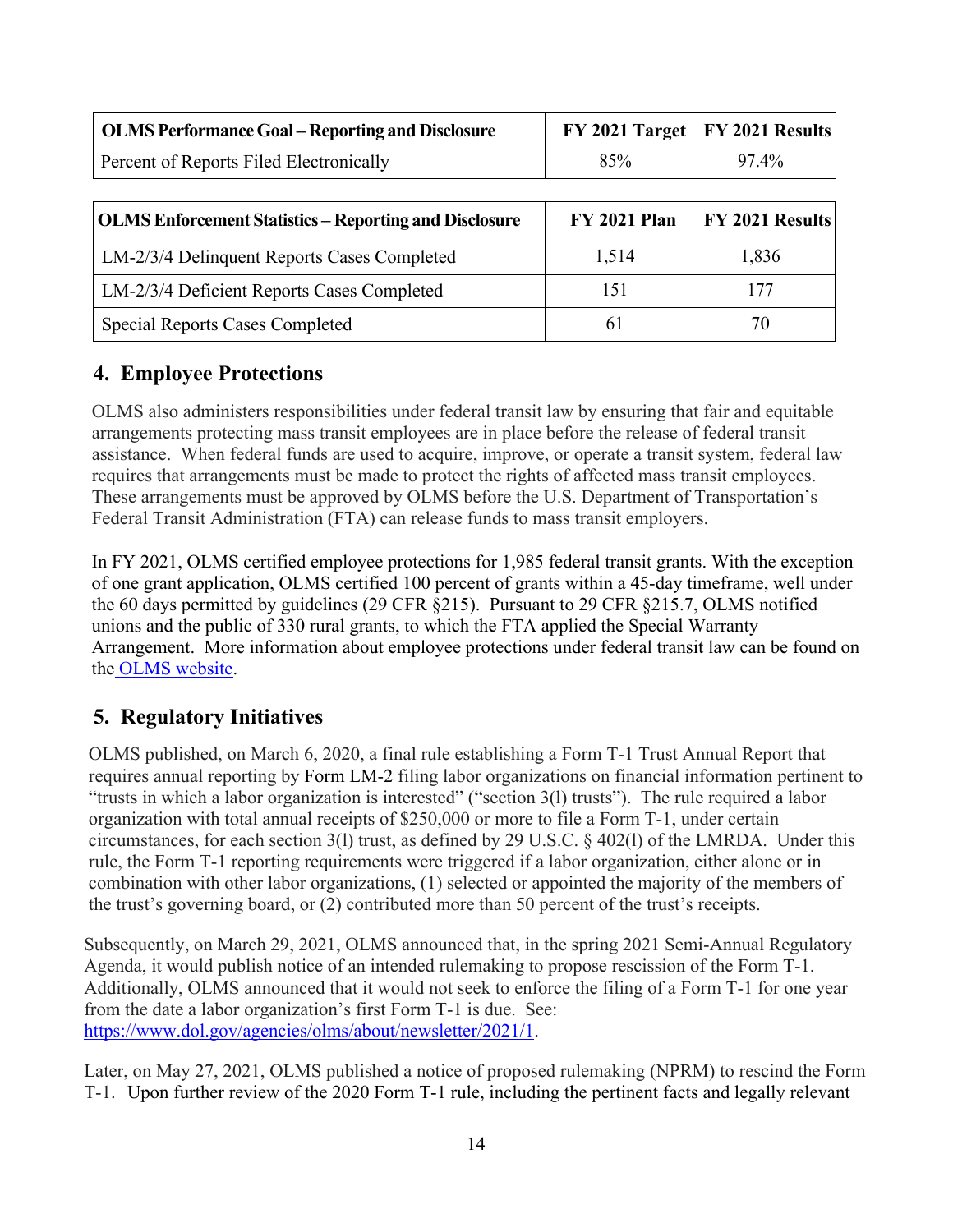policy considerations surrounding that rulemaking, OLMS proposed to withdraw the rule implementing the Form T-1 because it believed that the trust reporting required under the rule is overly broad and is not necessary to prevent the circumvention and evasion of the LMRDA Title II reporting requirements. Moreover, upon further consideration, the Department expressed concern that the 2020 rulemaking record was insufficient to justify the separate trust reporting requirements as set forth in the 2020 Form T-1 rule. The NPRM had a 60-day comment period that closed on July 26, 2021. Please see the OLMS [Form T-1 filing advisory.](https://www.dol.gov/agencies/olms/about/newsletter/2021/1) 

# **6. Compliance Assistance**

In FY 2021, OLMS undertook the following initiatives as part of a comprehensive compliance assistance program to educate unions, union officials, employers, and consultants about the LMRDA:

- OLMS continued its program of structured, nationwide compliance assistance seminars, but sought to reduce the number of sessions while increasing attendance through enhanced recruitment. The goal of this program is to provide an opportunity each year for the officers of every labor organization to attend a compliance assistance seminar. The content of the compliance assistance seminar is similar throughout the country so that every officer in attendance benefits from the same material. In 2021, OLMS conducted more virtual compliance assistance seminars than normal due to COVID-19 in an effort to increase participation. For example, OLMS sponsored national compliance assistance seminars, presented in both English and Spanish, providing guidance on holding union officer elections during the pandemic. In total, OLMS provided formal compliance assistance seminars to 3,730 participants and recorded 8,252 contact hours (i.e., the number of participants multiplied by the number of hours of instruction).
- OLMS continued to be responsive to all specific requests for compliance assistance seminars. OLMS also received and responded to hundreds of requests for information and interpretations.
- OLMS continued to work with the nation's most prominent international and national unions in the Voluntary Compliance Partnership (VCP) initiative, leveraging their resources to improve the compliance performance of over 16,000 affiliates in 2021. During FY 2021, the VCP program expanded to 47 partner national/international unions. VCP continued to solidify its platform as a national compliance assistance effort focused on improving timely reporting, bonding coverage, accurate and complete reporting including the submission of union constitutions and bylaws, and the implementation of financial safeguards to prevent unions from becoming victims of financial fraud. VCP is a strategic leadership effort that requires executive level involvement from OLMS and officer level involvement from the union, which helps to drive compliance through the labormanagement community by providing tools, information, and assistance. The overall late-filing rate for unions under the VCP initiative is significantly lower than for non-VCP unions, and the late filing rate decreased significantly after increasing during FY 2020, as the COVID-19 pandemic began. VCP continues to assist labor organizations with OLMS procedures regarding mergers and terminations, regional and national training conferences, and other organizational development activities. OLMS leadership met directly with the presidents and secretary-treasurers of 23 VCP member unions in 2021. The initiative generated 77 compliance assistance contact hours and distributed comprehensive annual VCP informational reports, specifically tailored for each of 30 different VCP international and national unions.